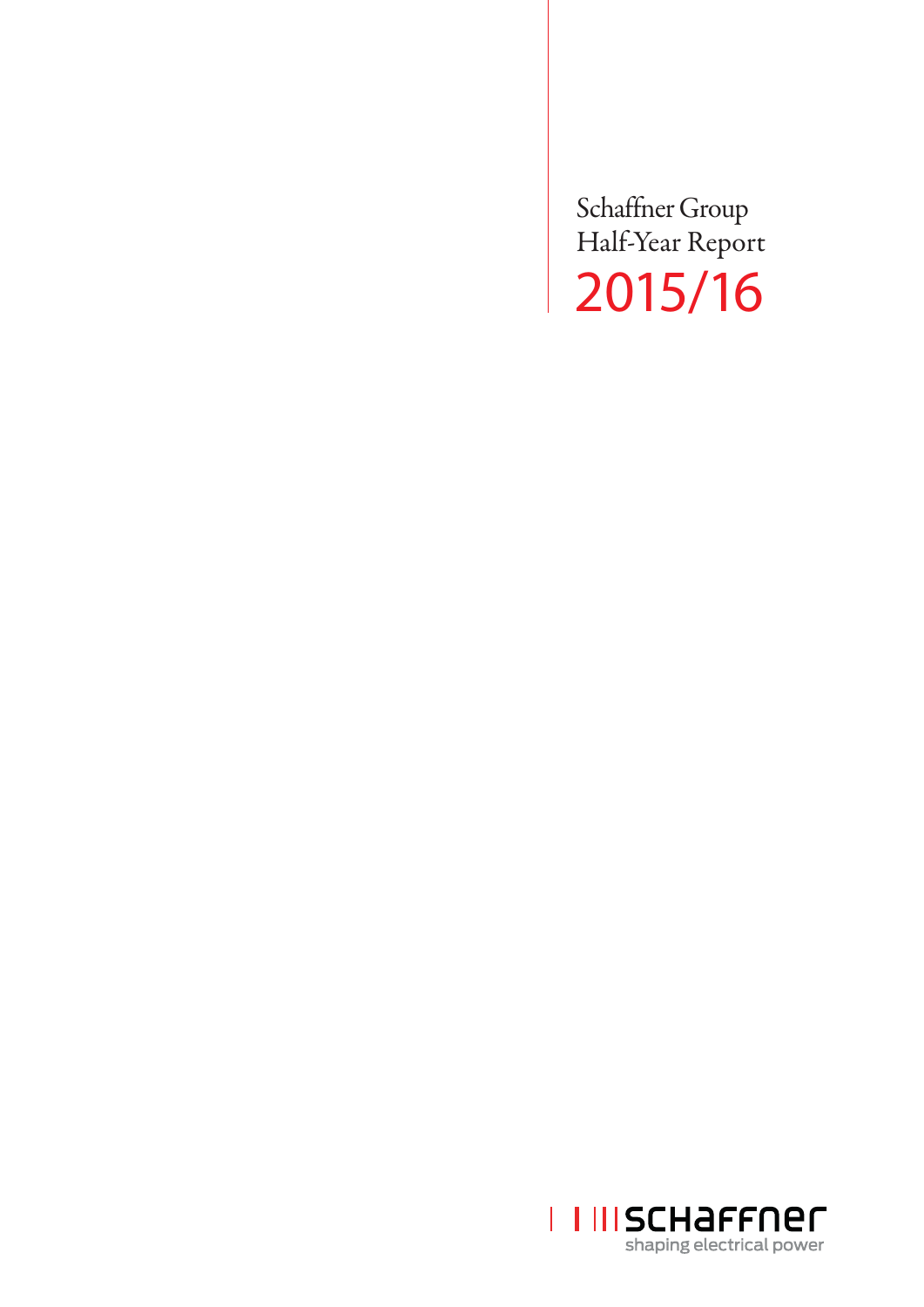# Schaffner steps up its cost-reduction program in a difficult market environment

1

In the first half of fiscal 2015/16, the Schaffner Group stepped up the implementation of measures aimed at achieving the operating EBITA margin target of at least 8% defined in the 2020 strategy. Schaffner currently expects restructuring costs of approx. CHF 4 million from the implementation of these measures for the fiscal year as a whole, of which CHF 0.7 million were included in the results posted for the first half of the fiscal year. The merger of the two US plants at the Wytheville (Virginia) site will contribute considerable savings from as early as the second half of the fiscal year.

The Schaffner Group's net sales fell by 9.7% to CHF 92.6 million in the first half of fiscal 2015/16 (to 31 March) due to a sharp decline in sales in the Power Magnetics division (first half of fiscal 2014/15: CHF 102.5 million). The difference in local currencies amounted to –9.2%. Impacted by Power Magnetics' low sales figures as well as extraordinary costs associated with staff cuts, the operating profit prior to acquisition-related amortization and restructuring costs (operating EBITA) fell to CHF 2.2 million (CHF 4.8 million). The operating EBITA margin amounted to 2.3% (4.7%). Net profit was at CHF –0.3 million (CHF 1.9 million) or CHF –0.53 (CHF 3.02) per share.

The market environment in the Schaffner Group's core markets remained extremely difficult in the reporting period as well, with the exception of the automotive sector. One key reason for this is the current low demand in drive technology, partly due to the slump in oil, gas and mining industries as a result of the persistently low commodity prices. However, harmonic filters went against this trend and reported a rise in sales by more than a third, supported by successes in Asia and Europe. At a regional level, China saw positive growth once again and is currently the Schaffner Group's most important national market, with a share of sales of 25%. Overall, the Group's order intake in the first half of fiscal 2015/16 totaled CHF 94.2 million (CHF 101.4 million). The book-to-bill ratio was 1.02 (0.99), thereby showing both a sequential and a year-on-year improvement.

#### **Divisions of the Schaffner Group: Automotive boasting a high margin again, Power Magnetics experiencing a sharp drop in sales**

Sales in the EMC division declined slightly by 3% to CHF 45.4 million in the first half of fiscal 2015/16. The segment operating profit of CHF 3.1 million (CHF 3.6 million) was characterized by a high level of investment in the expansion of the Power Quality business, in particular for developing the next generation of the ECOsine harmonic filters.

The Power Magnetics division experienced a 24% drop in sales to CHF 25.2 million. China saw solid growth, while in the other regions the division suffered due to weak demand from the drive technology, photovoltaic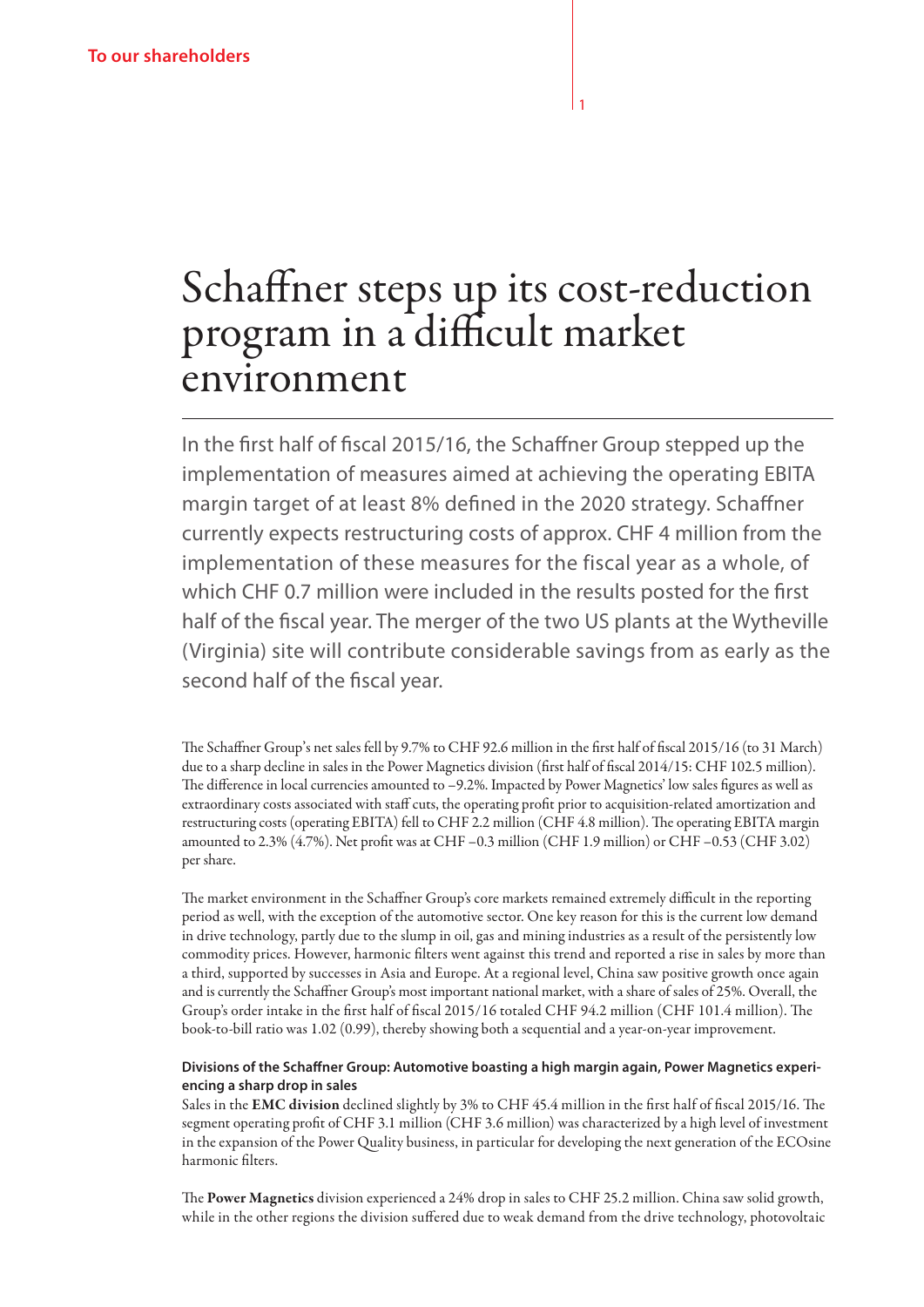and rail technology sectors. The negative segment result of CHF –3.0 million (CHF 1.8 million) is down to low capacity utilization in the factories in Europe and North America. However, a rise in order intake suggests that the division has reached a trough.

The Automotive division reported sales in the first half of the fiscal year that were slightly down on the prior-year period at CHF 22.2 million (CHF 22.6 million), but again growth for components for keyless entry systems was recorded. Operating segment profit saw a considerable increase to CHF 4.7 million (CHF 2.8 million), thanks to further improvements in operational excellence as well as a high level of production capacity utilization.

#### **Cost-reduction program being stepped up**

The operating EBITA margin target of at least 8% defined in the 2020 strategy shall be achieved within 24 months since the implementation of measures has been stepped up. These measures include the plant merger in the US, as well as plans for the further relocation of production and a sustainable reduction of material costs. Fixed-cost structures are being streamlined by cutting 5% of positions. The aim is to reduce costs by more than CHF 6 million annually, with most of this having taken effect by as early as fiscal 2016/17. The Automotive division, which is already exceeding its medium-term targets, is excluded from these measures.

#### **Changes in Group Management**

As agreed with the Board of Directors, the Head of the Power Magnetics division, Eduard Hadorn, stepped down from his role and from the Executive Committee with effect from 31 March 2016. He has taken charge of the strategic project to develop Schaffner's business in the growth market of India. Until a permanent successor is appointed to head up the Power Magnetics division, CEO Alexander Hagemann will take charge of the division on an ad interim basis.

#### **Outlook**

The economic outlook in Schaffner's core markets remains uncertain. As the order intake develops better than sales, Schaffner expects sequentially increasing sales that – together with the initial successes from the cost-reduction measures – should result in an improvement of the operating EBITA against the first half of the fiscal year. The cost of implementing the cost-reduction program will, however, leave its mark on the Schaffner Group's results for the second half of fiscal 2015/16. Both operating EBITA and net profit for the whole of fiscal 2015/16 are expected to be well below the previous-year results.

Luterbach, 12 May 2016

**Daniel Hirschi Manuel Alexander Hagemann** 

Chairman of the Board Chief Executive Officer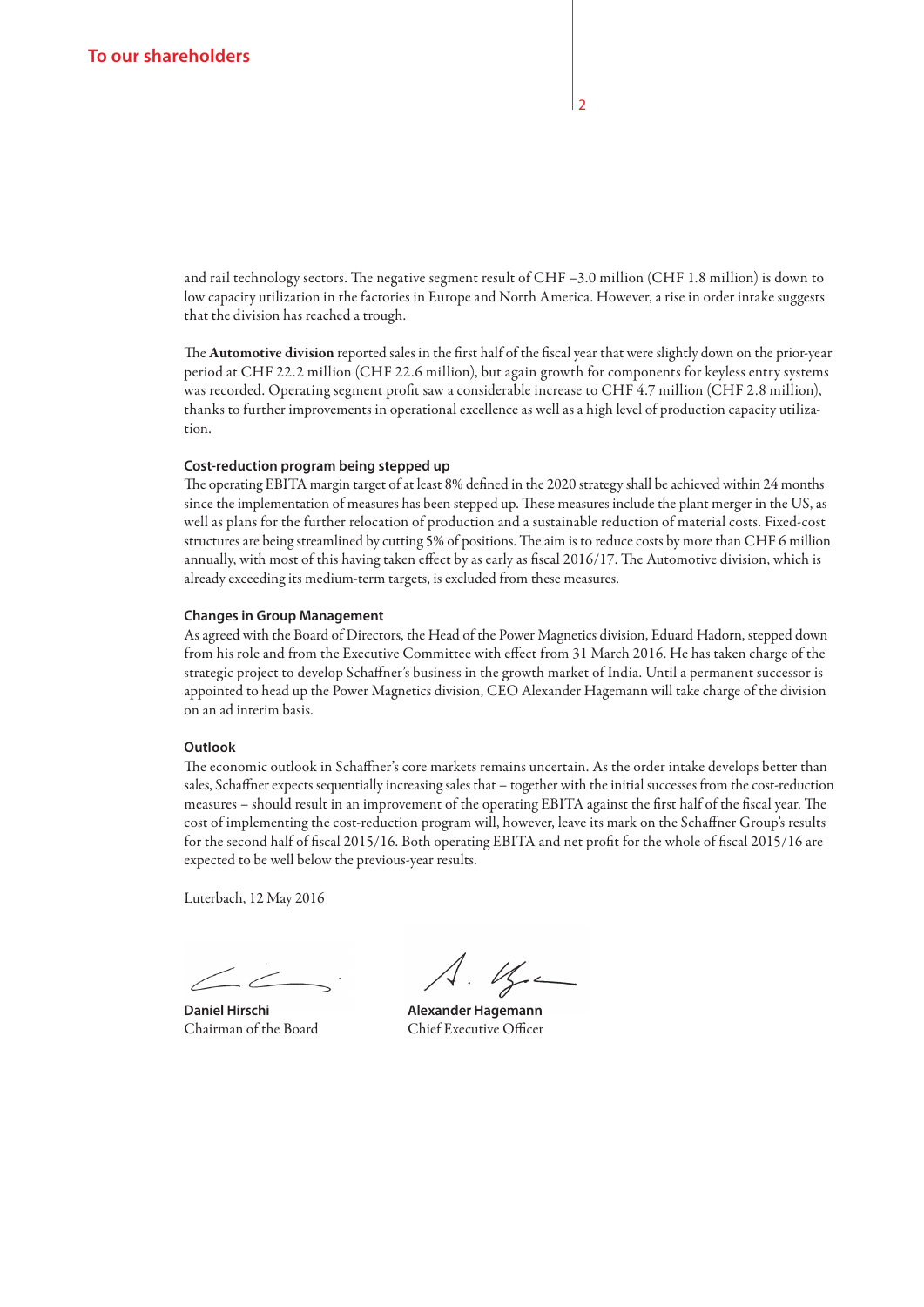# **Consolidated balance sheet**

| In CHF '000                                                   | 31.3.2016 | 30.9.2015 |
|---------------------------------------------------------------|-----------|-----------|
| Intangible assets                                             | 20,719    | 22,105    |
| Property, plant and equipment                                 | 21,992    | 22,728    |
| Other non-current assets                                      | 2,222     | 2,232     |
| Deferred tax assets                                           | 5,606     | 4,600     |
| <b>Non-current assets</b>                                     | 50,539    | 51,665    |
|                                                               |           |           |
| Inventories                                                   | 30,239    | 32,030    |
| Trade receivables                                             | 34,259    | 34,734    |
| Income tax receivables                                        | 442       | 269       |
| Other receivables, prepaid expenses and accrued income        | 4,097     | 2,964     |
| Other current financial assets                                | 1,994     | 5,615     |
| Cash and cash equivalents                                     | 12,608    | 19,606    |
| <b>Current assets</b>                                         | 83,639    | 95,218    |
|                                                               |           |           |
| <b>Total assets</b>                                           | 134,178   | 146,883   |
|                                                               |           |           |
| Equity attributable to equity holders of Schaffner Holding AG | 55,099    | 59,443    |
| Shareholders' equity                                          | 55,099    | 59,443    |
|                                                               |           |           |
| Non-current provisions                                        | 1,789     | 1,314     |
| Pension liability                                             | 9,825     | 9,597     |
| Deferred tax liabilities                                      | 229       | 359       |
| Non-current borrowings                                        | 35,819    | 37,528    |
| <b>Non-current liabilities</b>                                | 47,662    | 48,798    |
|                                                               |           |           |
| <b>Current provisions</b>                                     | 893       | 655       |
| <b>Current borrowings</b>                                     | 37        | 274       |
| Income tax payables                                           | 1,001     | 990       |
| Trade and other payables                                      | 29,486    | 36,723    |
| <b>Current liabilities</b>                                    | 31,417    | 38,642    |
|                                                               |           |           |
| <b>Total liabilities</b>                                      | 79,079    | 87,440    |
|                                                               |           |           |
| Total liabilities and shareholders' equity                    | 134,178   | 146,883   |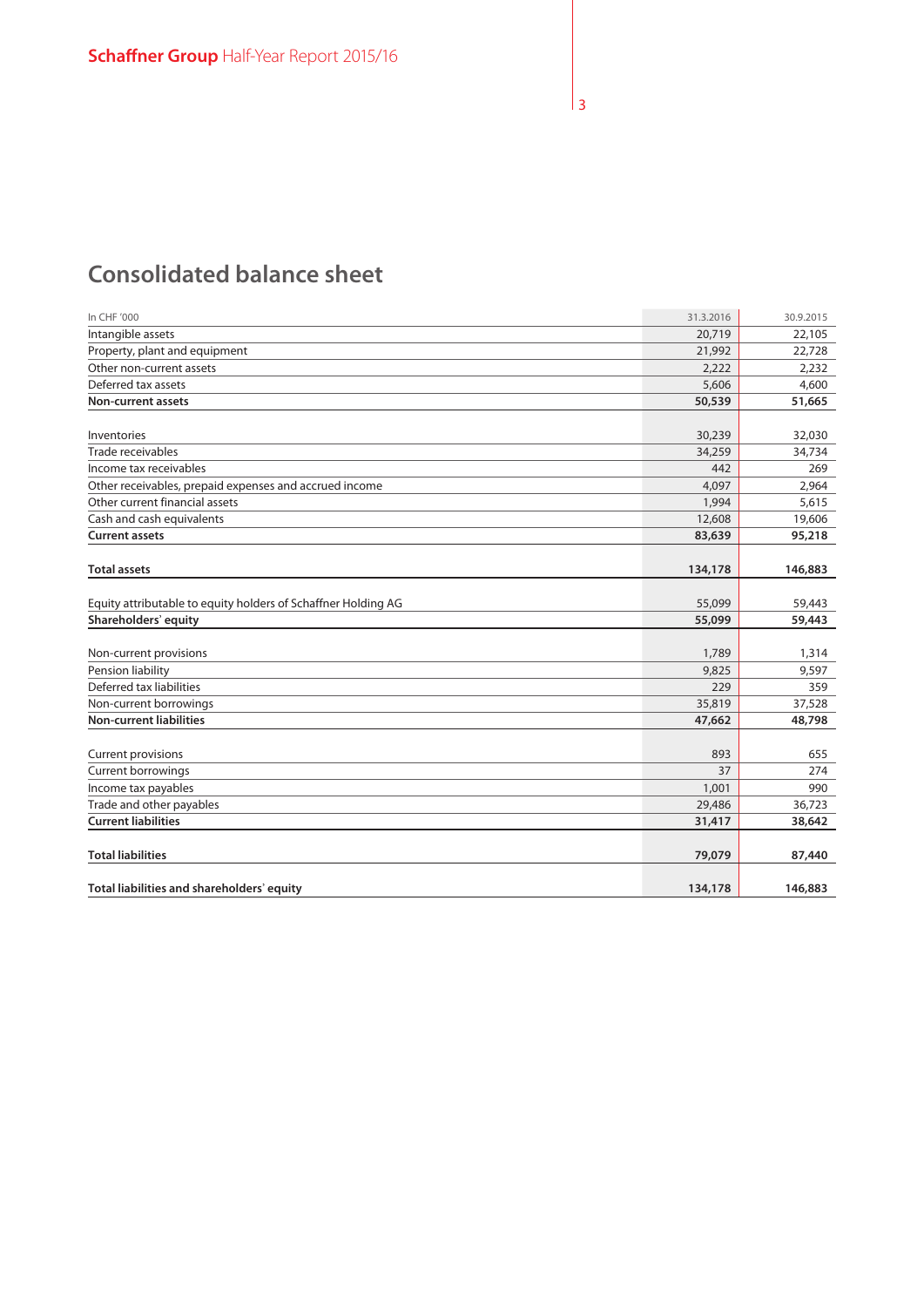### **Consolidated income statement**

| For the first six months (1 October to 31 March) | H1 2015/16 | H1 2014/15 |
|--------------------------------------------------|------------|------------|
| In CHF '000                                      |            |            |
| Net sales                                        | 92,575     | 102,469    |
|                                                  |            |            |
| Cost of sales                                    | $-67,540$  | $-74,253$  |
| <b>Gross profit</b>                              | 25,035     | 28,216     |
|                                                  |            |            |
| Other income                                     | $\Omega$   | 399        |
| Marketing and selling expense                    | $-9,923$   | $-9,723$   |
| Research and development expense                 | $-8,622$   | $-8,382$   |
| General and administrative expense               | $-5,966$   | $-6,807$   |
| <b>Operating profit [EBIT]</b>                   | 524        | 3,703      |
|                                                  |            |            |
| Finance income                                   | 318        | 4,392      |
| Finance expense                                  | $-1,359$   | $-5,755$   |
| (-Loss)/Profit before tax [EBT]                  | $-517$     | 2,340      |
|                                                  |            |            |
| Income tax                                       | 183        | $-430$     |
| Net (-loss)/profit for the period                | $-334$     | 1,910      |
|                                                  |            |            |
| Earnings per share in CHF                        |            |            |
| <b>Basic</b>                                     | $-0.53$    | 3.02       |
| <b>Diluted</b>                                   | $-0.53$    | 2.99       |

# **Consolidated statement of comprehensive income**

| For the first six months (1 October to 31 March)                                          | H1 2015/16 | H1 2014/15 |
|-------------------------------------------------------------------------------------------|------------|------------|
| In CHF '000                                                                               |            |            |
| Net (-loss)/profit for the period                                                         | $-334$     | 1,910      |
|                                                                                           |            |            |
| Items of other comprehensive income that will not be reclassified to the income statement |            |            |
| <b>Actuarial losses</b>                                                                   | $\Omega$   | $-5,351$   |
| Income tax                                                                                | $\Omega$   | 1,084      |
| Total items that will not be reclassified to the income statement                         | 0          | $-4,267$   |
|                                                                                           |            |            |
| Items of other comprehensive income that will be reclassified to the income statement     |            |            |
| Exchange differences                                                                      | 73         | $-1,463$   |
| Movement in cash flow hedges                                                              | $\Omega$   | 42         |
| Income tax                                                                                | $\Omega$   | $\Omega$   |
| Total items that will be reclassified to the income statement                             | 73         | $-1,421$   |
| Other comprehensive (-loss)/income for the period                                         | 73         | $-5,688$   |
| Total comprehensive (-loss) for the period                                                | $-261$     | $-3,778$   |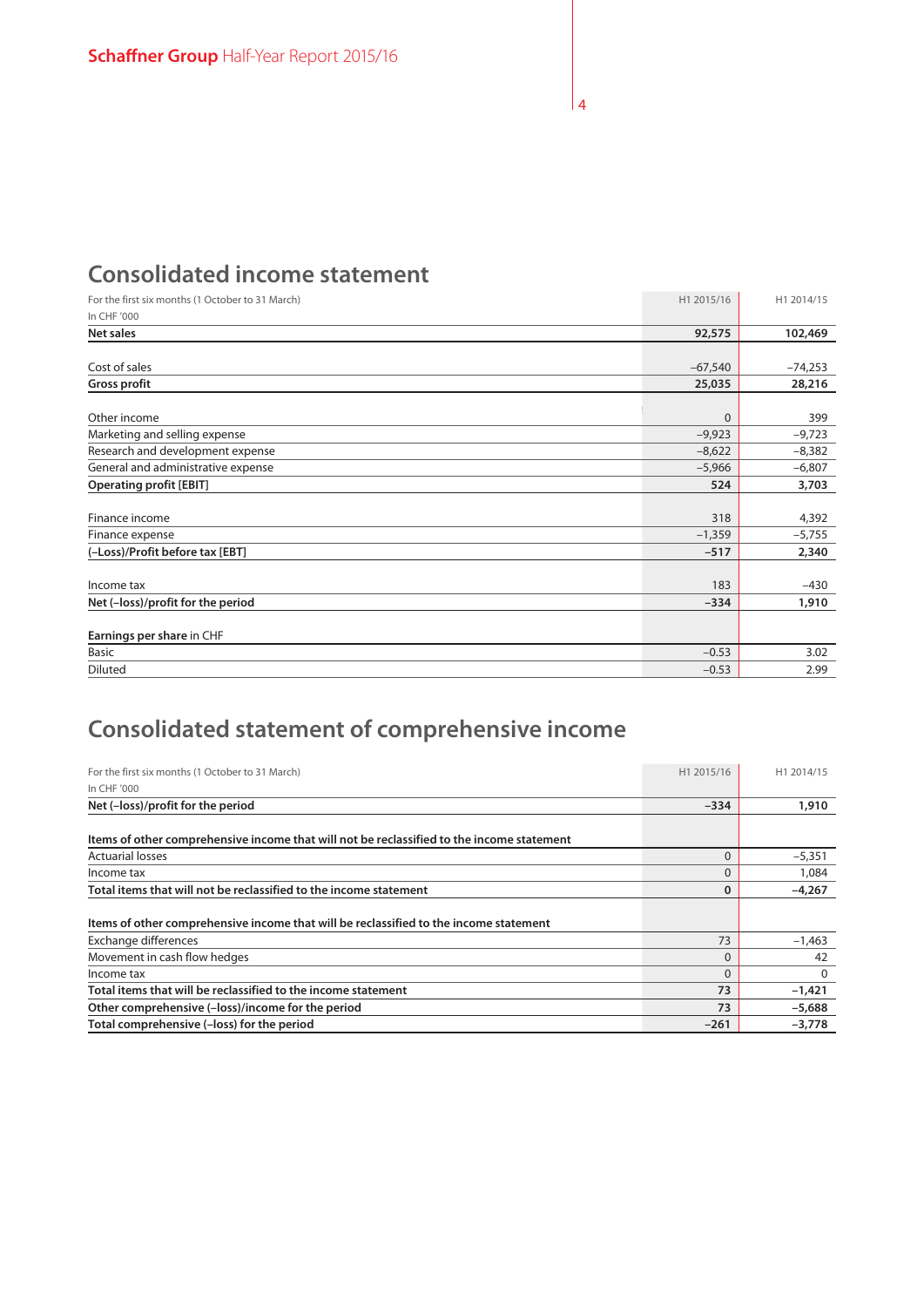# **Condensed consolidated cash flow statement**

| For the first six months (1 October to 31 March)<br>In CHF '000 | H1 2015/16 | H1 2014/15 |
|-----------------------------------------------------------------|------------|------------|
| Cash flow from operating activities                             | $-2,693$   | 232        |
|                                                                 |            |            |
| Purchase of property, plant and equipment                       | $-1,842$   | $-2,594$   |
| Purchase of intangible assets                                   | $-111$     | $-497$     |
| Change in current financial assets                              | 3,746      | 1,410      |
| Other investing activities                                      | $-21$      | 53         |
| <b>Cash flow from investing activities</b>                      | 1,772      | $-1,628$   |
|                                                                 |            |            |
| Repayment of excess share premium                               | $-4,133$   | $-4,127$   |
| Changes in treasury shares                                      | 50         | 473        |
| Proceeds from borrowings                                        | $\Omega$   | 6,647      |
| Repayment of borrowings                                         | $-1,847$   | $\Omega$   |
| Other financing activities                                      | $-93$      | $-82$      |
| Cash flow from financing activities                             | $-6,023$   | 2,911      |
|                                                                 |            |            |
| Effect of exchange rates on cash and cash equivalents           | $-54$      | $-100$     |
| Change in cash and cash equivalents                             | $-6,998$   | 1,415      |
|                                                                 |            |            |
| Cash and cash equivalents at 1 October                          | 19,606     | 18,640     |
| Cash and cash equivalents at 31 March                           | 12,608     | 20,055     |

# **Consolidated statement of changes in equity**

|                                                  | Share capital | Share    | Cumulative              | Retained | Treasury | Hedging | Total                   |
|--------------------------------------------------|---------------|----------|-------------------------|----------|----------|---------|-------------------------|
| In CHF '000                                      |               | premium  | exchange<br>differences | earnings | shares   | reserve | shareholders'<br>equity |
| At 1 October 2014                                | 20,668        | 50,543   | $-14,170$               | 10,686   | $-959$   | $-122$  | 66,646                  |
| Net profit for the period                        |               |          |                         | 1,910    |          |         | 1,910                   |
| Other comprehensive (-loss)                      |               |          | $-1,463$                | $-4,267$ |          | 42      | $-5,688$                |
| Total comprehensive (-loss) for the<br>period    |               |          | $-1,463$                | $-2,357$ |          | 42      | $-3,778$                |
| Treasury shares                                  |               |          |                         | $-921$   | 660      |         | $-261$                  |
| Repayment of excess share premium                |               | $-4,127$ |                         |          |          |         | $-4,127$                |
| Share option plans and restricted share<br>plans |               | 28       |                         | 734      |          |         | 762                     |
| At 31 March 2015                                 | 20,668        | 46,444   | $-15,633$               | 8,142    | $-299$   | $-80$   | 59,242                  |
| At 1 October 2015                                | 20,668        | 46,470   | $-17,807$               | 10,411   | $-299$   | 0       | 59,443                  |
| Net (-loss) for the period                       |               |          |                         | $-334$   |          |         | $-334$                  |
| Other comprehensive income                       |               |          | 73                      |          |          |         | 73                      |
| Total comprehensive (-loss) for the<br>period    |               |          | 73                      | $-334$   |          |         | $-261$                  |
| Treasury shares                                  |               |          |                         | $-843$   | 273      |         | $-570$                  |
| Repayment of excess share premium                |               | $-4,133$ |                         |          |          |         | $-4,133$                |
| Share option plans and restricted share<br>plans |               | $-68$    |                         | 688      |          |         | 620                     |
| At 31 March 2016                                 | 20,668        | 42,269   | $-17,734$               | 9,921    | $-26$    | 0       | 55,099                  |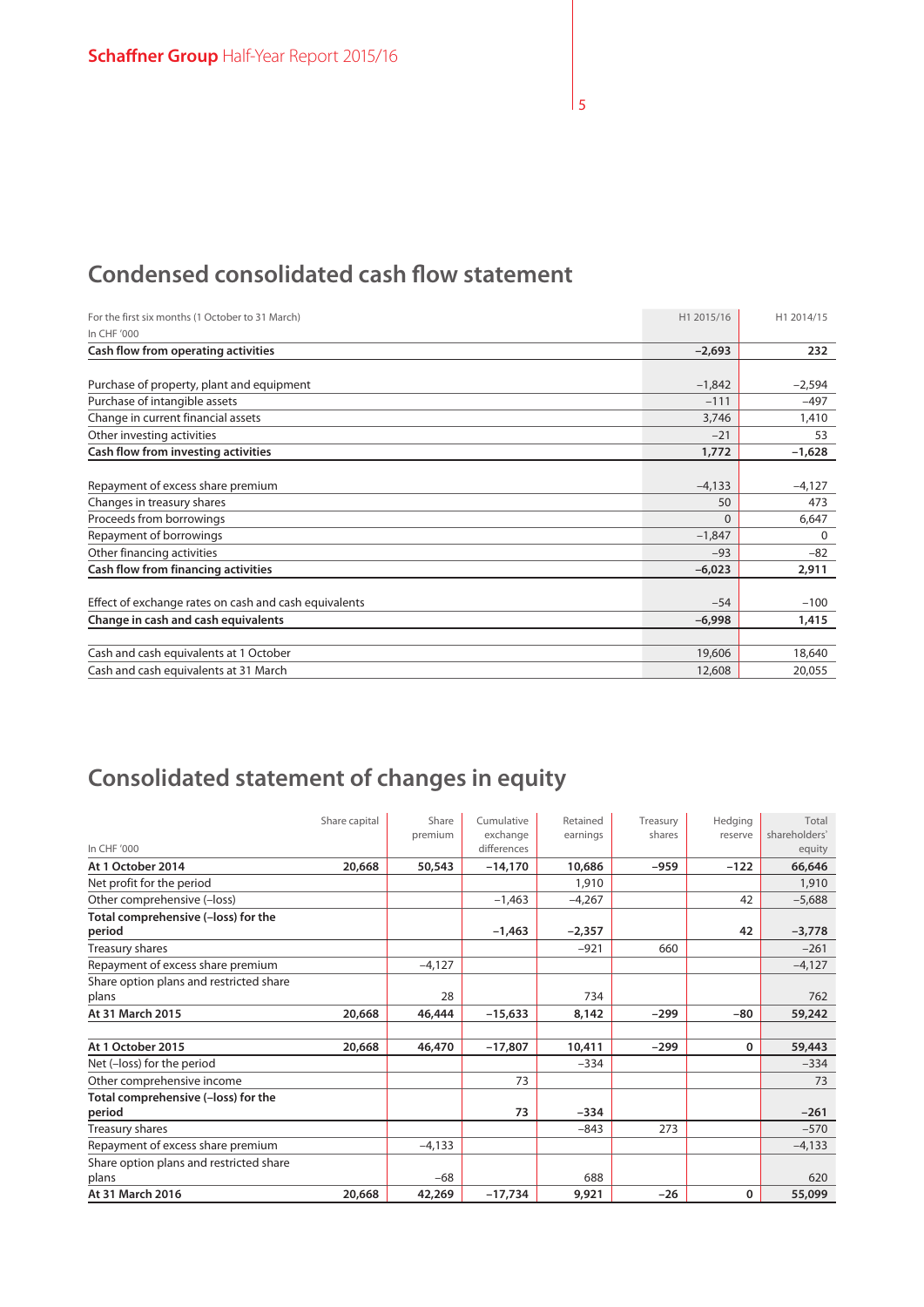### **Notes**

#### **1 Accounting policies**

The unaudited consolidated financial statements of the Schaffner Group for the first half of the fiscal year were prepared in accordance with International Accounting Standard (IAS) 34 – Interim Financial Reporting. As these interim financial statements represent an update of the consolidated annual financial statements for the year ended 30 September 2015, they should be read in conjunction with those annual financial statements.

The consolidated financial statements for the six months ended 31 March 2016 were approved by the Board of Directors of Schaffner Holding AG on 11 May 2016 and released for publication. The Schaffner Group applied the same accounting principles as in the prior years.

#### **2 Post-employment and other long-term employee benefits**

At the end of each financial year, Schaffner commissions an actuarial assessment of the pension obligations. At the end of the sixmonth reporting period, this valuation was updated by extrapolation, as there were no material changes in the relevant internal regulations, the number of employees or the applicable discount rate since the latest valuation performed at 30 September 2015.

#### **3 Intangible assets**

For acquired intangible assets in the Power Magnetics division such as customer relationships, technologies and brands that were identified in prior years under purchase price allocations, impairment tests were performed at the balance sheet date. These tests showed no need for an impairment charge.

#### **4 Operating segments**

The Schaffner Group consists of three reportable segments: Electromagnetic Compatibility, Power Magnetics and Automotive. They represent the organizational units for which results are reported to the Executive Committee (the Group's chief operating decision maker).

#### **Electromagnetic Compatibility (EMC)**

The EMC division develops and manufactures standard and custom components that protect power electronic equipment from line interference (thus assuring electromagnetic compatibility, or EMC) and ensure the stability of power grids. As well, the Power Quality business unit develops and produces active and passive filter solutions to assure the best quality of electric power. Key sales markets include energy-efficient drive systems, renewable energy, power supplies for electronic devices, and machine tools and robotics.

#### **Power Magnetics (PM)**

The Power Magnetics division (PM) develops and manufactures components to ensure the reliable operation of power electronic systems, and builds customized high-performance transformers for demanding applications. Schaffner solutions deployed in solar inverters and converters in wind turbines are highly efficient and assure the best possible adaptation to electricity grids. Schaffner components are also integrated into compact, high performance, energy-efficient locomotive drive systems and eliminate network interference from powerful motors.

#### **Automotive (AM)**

The Automotive division (AM) develops and manufactures components for keyless entry systems as well as solutions for the drive systems of hybrid and electric vehicles. Working closely with leading automobile manufacturers, Schaffner engineers bring their specialized expertise in EMC to supporting the development of new models.

The "Corporate" column comprises all costs for Group functions that cannot be allocated to a particular segment. These are primarily the expenses of Schaffner Holding AG.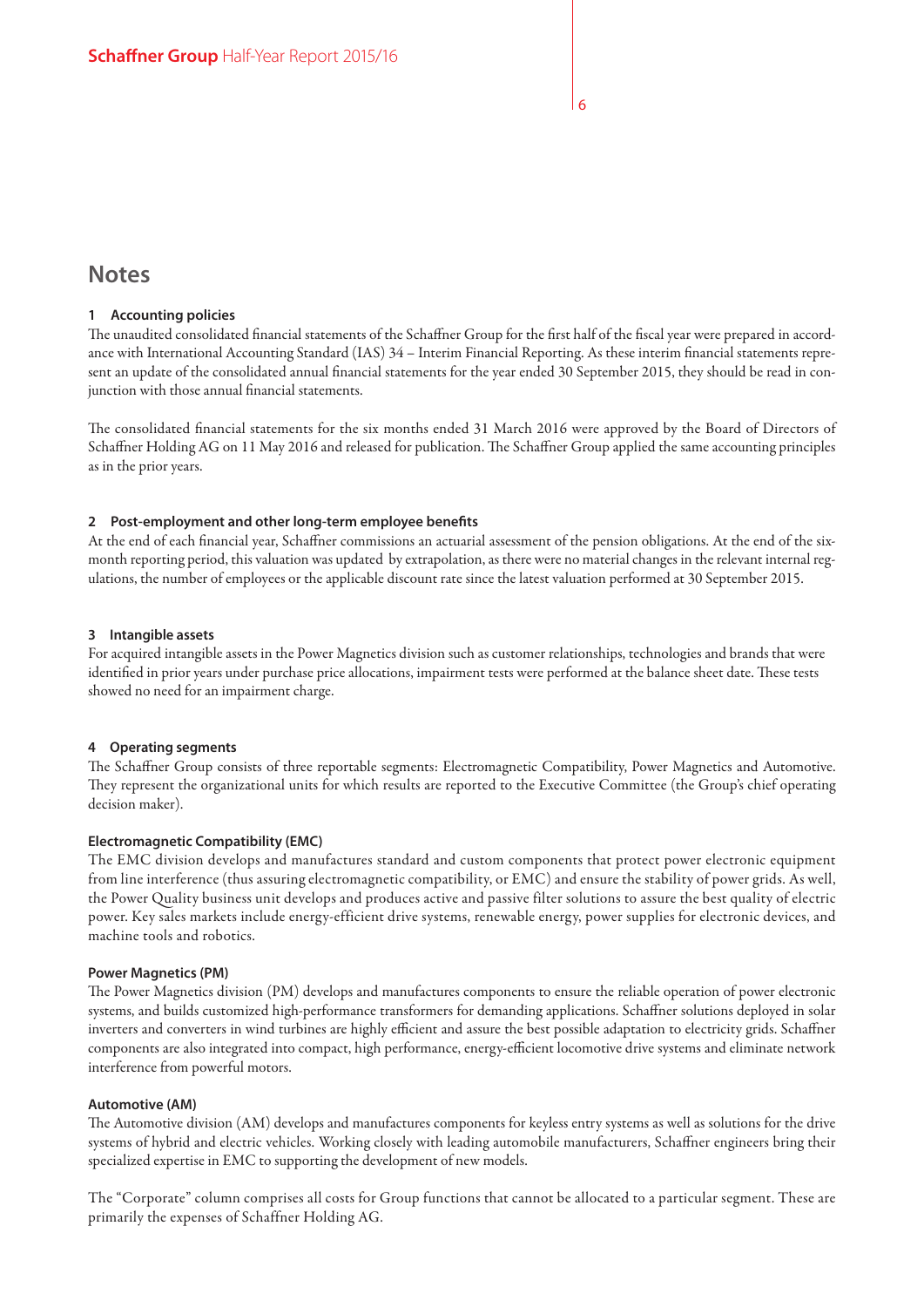No operating segments have been aggregated to form these reportable operating segments. Segment profit represents the given segment's operating profit before amortization (if any) of customer relationships.

Segment profit or loss represents the given segment's operating profit or loss before acquisition-related amortization and restructuring charges. This definition was introduced for the 2015/16 financial year and the prior-year values were adjusted accordingly.

No reconciliation of the management reporting data to the financial reporting data is required or provided, as the internal and external reporting follow the same accounting and presentation policies.

The restructuring expenses of the Power Magnetics division reported in the first half of 2015/16 consisted primarily of the costs in connection with the merging of the production plants in North America and the costs for the changes in the division's management.

| For the first six months of 2015/16 (1 October to 31 March) | <b>EMC</b> | <b>PM</b> | AM     | Corporate | Group    |
|-------------------------------------------------------------|------------|-----------|--------|-----------|----------|
| In CHF '000                                                 |            |           |        |           |          |
| Net sales                                                   | 45,391     | 25,213    | 21,971 |           | 92,575   |
| Segment operating (-loss)/profit                            | 3,069      | $-2,976$  | 4,663  | $-2.602$  | 2,154    |
| Restructuring-related expenses                              |            | $-749$    |        |           | $-749$   |
| Acquisition-related amortization                            | -98        | $-783$    |        |           | $-881$   |
| <b>Operating profit [EBIT]</b>                              |            |           |        |           | 524      |
| Finance income                                              |            |           |        |           | 318      |
| Finance expense                                             |            |           |        |           | $-1,359$ |
| (-Loss) before tax [EBT]                                    |            |           |        |           | $-517$   |
| Income tax                                                  |            |           |        |           | 183      |
| Net (-loss) for the period                                  |            |           |        |           | $-334$   |

#### restated

| For the first six months of 2014/15 (1 October to 31 March) | <b>EMC</b> | PM       | <b>AM</b> | Corporate | Group    |
|-------------------------------------------------------------|------------|----------|-----------|-----------|----------|
| In CHF '000                                                 |            |          |           |           |          |
| Net sales                                                   | 46,650     | 33,196   | 22,623    |           | 102,469  |
| Segment operating (-loss)/profit                            | 3,554      | 1,792    | 2,776     | $-3,307$  | 4,815    |
| Acquisition-related amortization                            | $-98$      | $-1,014$ |           |           | $-1,112$ |
| <b>Operating profit [EBIT]</b>                              |            |          |           |           | 3,703    |
| Finance income                                              |            |          |           |           | 4,392    |
| Finance expense                                             |            |          |           |           | $-5,755$ |
| Profit before tax [EBT]                                     |            |          |           |           | 2,340    |
| Income tax                                                  |            |          |           |           | $-430$   |
| Net profit for the period                                   |            |          |           |           | 1,910    |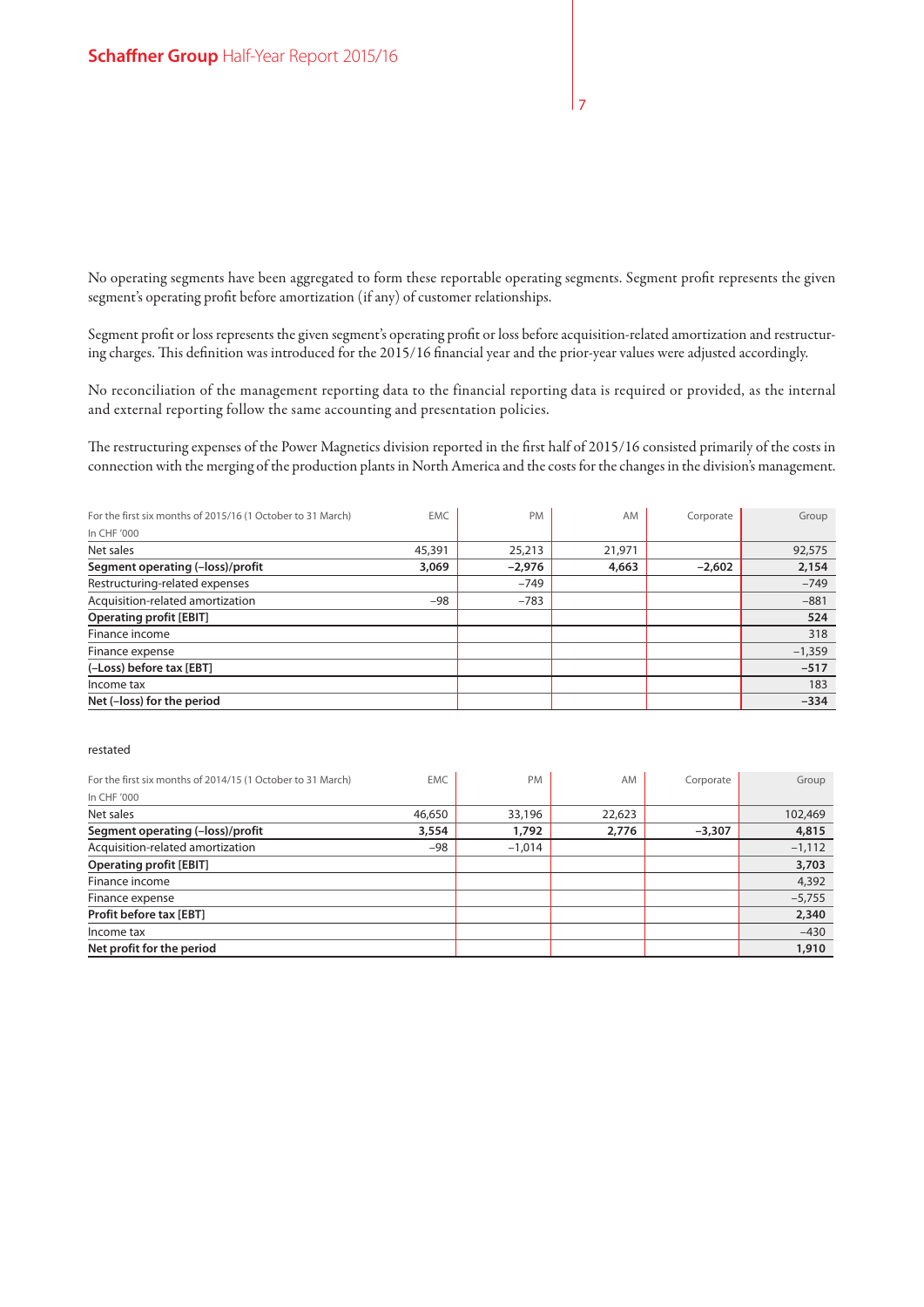#### **5 Financial instruments**

The financial assets and liabilities measured at fair value are categorized into the following fair value hierarchy according to the valuation technique used:

- › Level 1: Quoted prices (unadjusted) in active markets for identical assets or liabilities.
- › Level 2: Techniques for which all inputs that have a significant effect on the recorded fair value are based on directly or indirectly observable market data.
- › Level 3: Techniques using inputs that have a significant effect on the recorded fair value and are not based on observable market data.

|                                          | 31.3.2016 |       | 30.9.2015 |       |
|------------------------------------------|-----------|-------|-----------|-------|
| in CHF '000                              | Level 3   | Total | Level 3   | Total |
| Liabilities measured at fair value       |           |       |           |       |
| Contingent consideration                 | 38        | 38    | 38        | 38    |
| Total liabilities measured at fair value | 38        | 38    | 38        | 38    |

The contingent consideration from the Trenco acquisition was calculated based on existing business plans and management's revenue estimates and discounted to the balance sheet date. There were no reclassifications between levels.

#### **6 Seasonality**

The Schaffner Group does not operate in industries with significant seasonal or cyclical variation in total sales over the fiscal year. Since major public holidays such as Chinese New Year and Christmas fall in the first half of the fiscal year, experience has shown that, factoring out economic influences, higher sales are usually generated in the second half of the year. Income tax is recognized based on the best estimate of the weighted average annual income tax rate expected for the full fiscal year.

#### **7 Commitments and contingencies**

At 31 March 2016, the Group had commitments to purchase property, plant and equipment in the amount of CHF 0.7 million (30 September 2015: CHF 0.1 million). Contingent liabilities, described in the notes to the consolidated financial statements for the year ended 30 September 2015, did not change materially in the reporting period.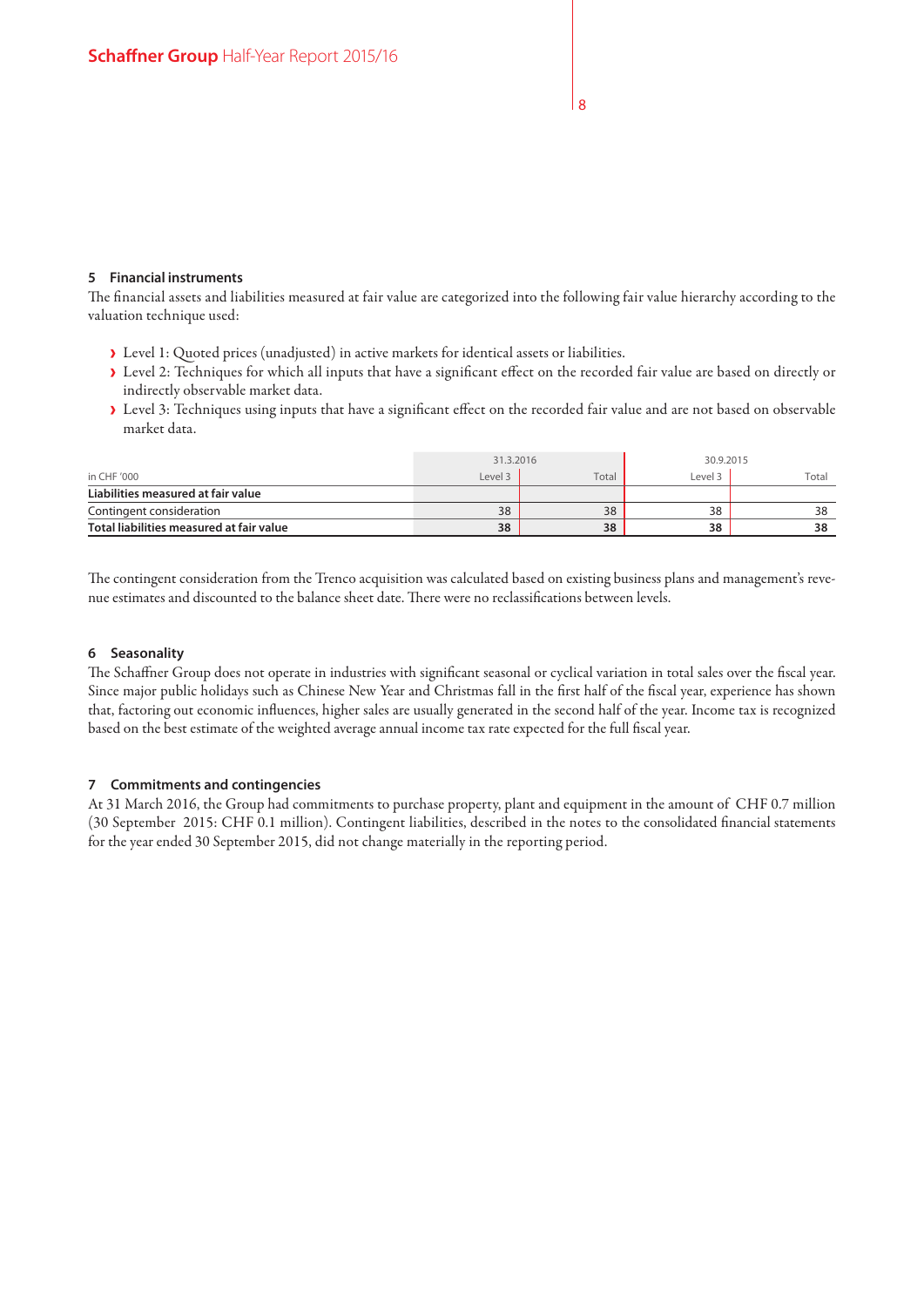#### **8 Foreign currencies**

The following exchange rates were applied in the translation of foreign currencies:

|                   |            |           | <b>Balance sheet</b> |            | Income statement |  |
|-------------------|------------|-----------|----------------------|------------|------------------|--|
|                   |            | 31.3.2016 | 30.9.2015            | H1 2015/16 | H1 2014/15       |  |
| Country or region | Currency   | in CHF    | in CHF               | in CHF     | in CHF           |  |
| China             | CNY<br>100 | 14.88     | 15.33                | 15.17      | 15.62            |  |
| EU                | EUR<br>100 | 109.40    | 109.04               | 109.36     | 108.67           |  |
| Hungary           | HUF<br>100 | 0.35      | 0.35                 | 0.35       | 0.36             |  |
| Thailand          | THB<br>100 | 2.73      | 2.68                 | 2.77       | 2.97             |  |
| <b>USA</b>        | USD<br>100 | 96.16     | 97.47                | 98.07      | 96.78            |  |

#### **9 Distribution to shareholders**

As decided by the Annual General Meeting of Schaffner Holding AG on 12 January 2016, a distribution of CHF 6.50 per share (exempt from Swiss anticipatory tax) for fiscal year 2014/15 was made to the shareholders in the form of a repayment of excess share premium from additional paid-in capital.

#### **10 Events after the balance sheet date**

No events have occurred after the balance sheet date that have a material effect on the amounts in the consolidated interim financial statements.